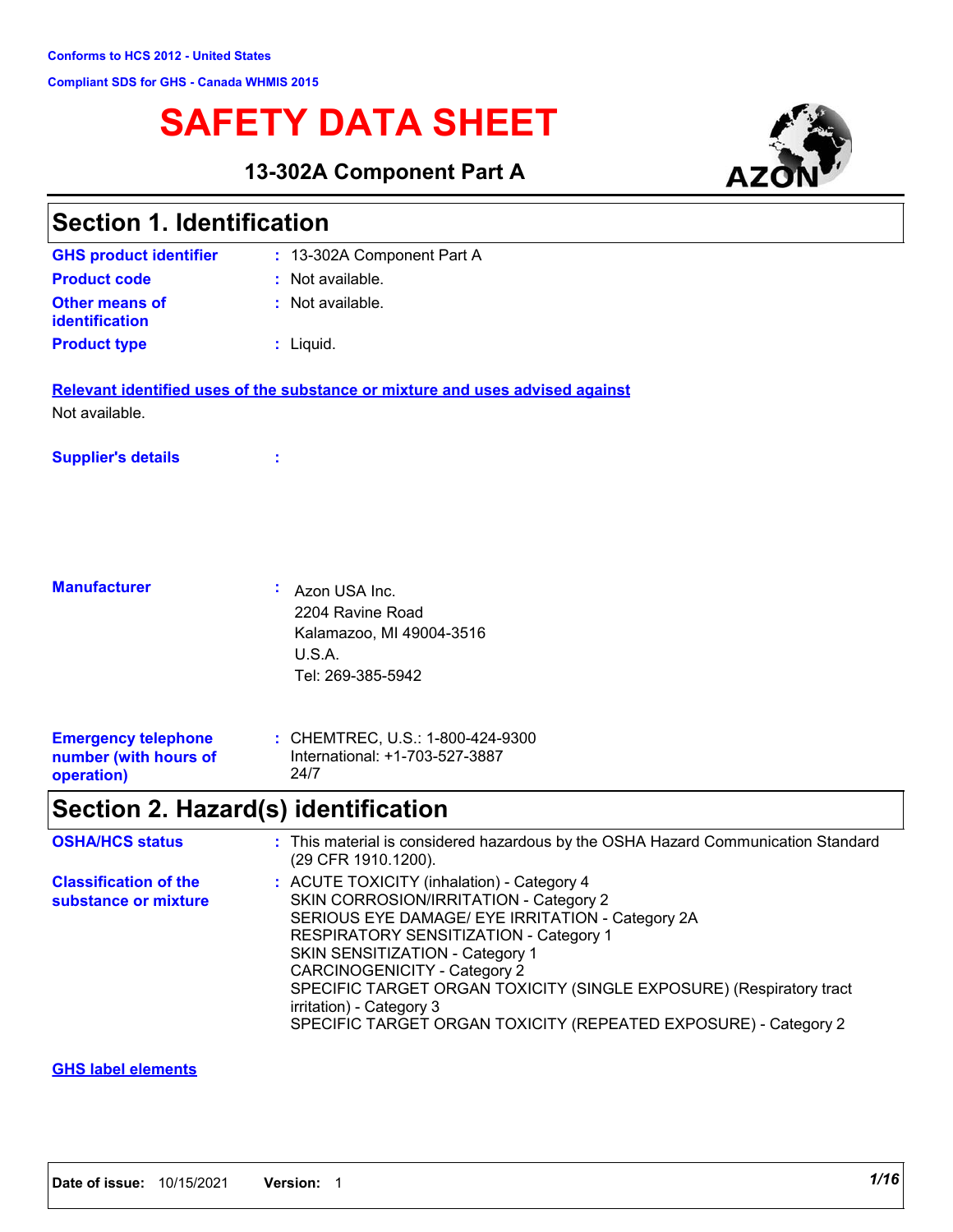# **Section 2. Hazard(s) identification**

| <b>Hazard pictograms</b>                        |                                                                                                                                                                                                                                                                                                                                                                                                                                                                                                                                                                                                                                                                                                                                                                                           |
|-------------------------------------------------|-------------------------------------------------------------------------------------------------------------------------------------------------------------------------------------------------------------------------------------------------------------------------------------------------------------------------------------------------------------------------------------------------------------------------------------------------------------------------------------------------------------------------------------------------------------------------------------------------------------------------------------------------------------------------------------------------------------------------------------------------------------------------------------------|
| <b>Signal word</b>                              | : Danger                                                                                                                                                                                                                                                                                                                                                                                                                                                                                                                                                                                                                                                                                                                                                                                  |
| <b>Hazard statements</b>                        | : H315 - Causes skin irritation.<br>H317 - May cause an allergic skin reaction.<br>H319 - Causes serious eye irritation.<br>H332 - Harmful if inhaled.<br>H334 - May cause allergy or asthma symptoms or breathing difficulties if inhaled.<br>H335 - May cause respiratory irritation.<br>H351 - Suspected of causing cancer.<br>H373 - May cause damage to organs through prolonged or repeated exposure.<br>(respiratory system)                                                                                                                                                                                                                                                                                                                                                       |
| <b>Precautionary statements</b>                 |                                                                                                                                                                                                                                                                                                                                                                                                                                                                                                                                                                                                                                                                                                                                                                                           |
| <b>Prevention</b>                               | : P201 - Obtain special instructions before use.<br>P202 - Do not handle until all safety precautions have been read and understood.<br>P280 - Wear protective gloves, protective clothing and eye or face protection.<br>P284 - Wear respiratory protection.<br>P271 - Use only outdoors or in a well-ventilated area.<br>P260 - Do not breathe vapor.<br>P264 - Wash thoroughly after handling.<br>P272 - Contaminated work clothing should not be allowed out of the workplace.                                                                                                                                                                                                                                                                                                        |
| <b>Response</b>                                 | : P308 + P313 - IF exposed or concerned: Get medical advice or attention.<br>P304 + P340, P312 - IF INHALED: Remove person to fresh air and keep comfortable<br>for breathing. Call a POISON CENTER or doctor if you feel unwell.<br>P342 + P311 - If experiencing respiratory symptoms: Call a POISON CENTER or doctor.<br>P362 + P364 - Take off contaminated clothing and wash it before reuse.<br>P302 + P352 - IF ON SKIN: Wash with plenty of water.<br>P333 + P313 - If skin irritation or rash occurs: Get medical advice or attention.<br>P305 + P351 + P338 - IF IN EYES: Rinse cautiously with water for several minutes.<br>Remove contact lenses, if present and easy to do. Continue rinsing.<br>P337 + P313 - If eye irritation persists: Get medical advice or attention. |
| <b>Storage</b>                                  | : P405 - Store locked up.<br>P403 + P233 - Store in a well-ventilated place. Keep container tightly closed.                                                                                                                                                                                                                                                                                                                                                                                                                                                                                                                                                                                                                                                                               |
| <b>Disposal</b>                                 | : P501 - Dispose of contents and container in accordance with all local, regional, national<br>and international regulations.                                                                                                                                                                                                                                                                                                                                                                                                                                                                                                                                                                                                                                                             |
| <b>Hazards not otherwise</b><br>classified (US) | : None known.                                                                                                                                                                                                                                                                                                                                                                                                                                                                                                                                                                                                                                                                                                                                                                             |

## **Section 3. Composition/information on ingredients**

| <b>Substance/mixture</b> | $:$ Mixture        |
|--------------------------|--------------------|
| <b>Other means of</b>    | $:$ Not available. |
| identification           |                    |

| <b>Ingredient name</b>                           | $\%$ (w/w) | <b>CAS number</b> |
|--------------------------------------------------|------------|-------------------|
| Isocyanic acid, polymethylenepolyphenylene ester | 145 - 70   | 9016-87-9         |
| 4,4'-Methylenediphenyl Diisocyanate              | 45 - 70    | $101 - 68 - 8$    |
| O-(P-Isocyanatobenzyl)Phenyl Isocyanate          | $3 - 7$    | 5873-54-1         |
| 2,2'-Methylenediphenyl Diisocyanate              | $0.1 - 1$  | 2536-05-2         |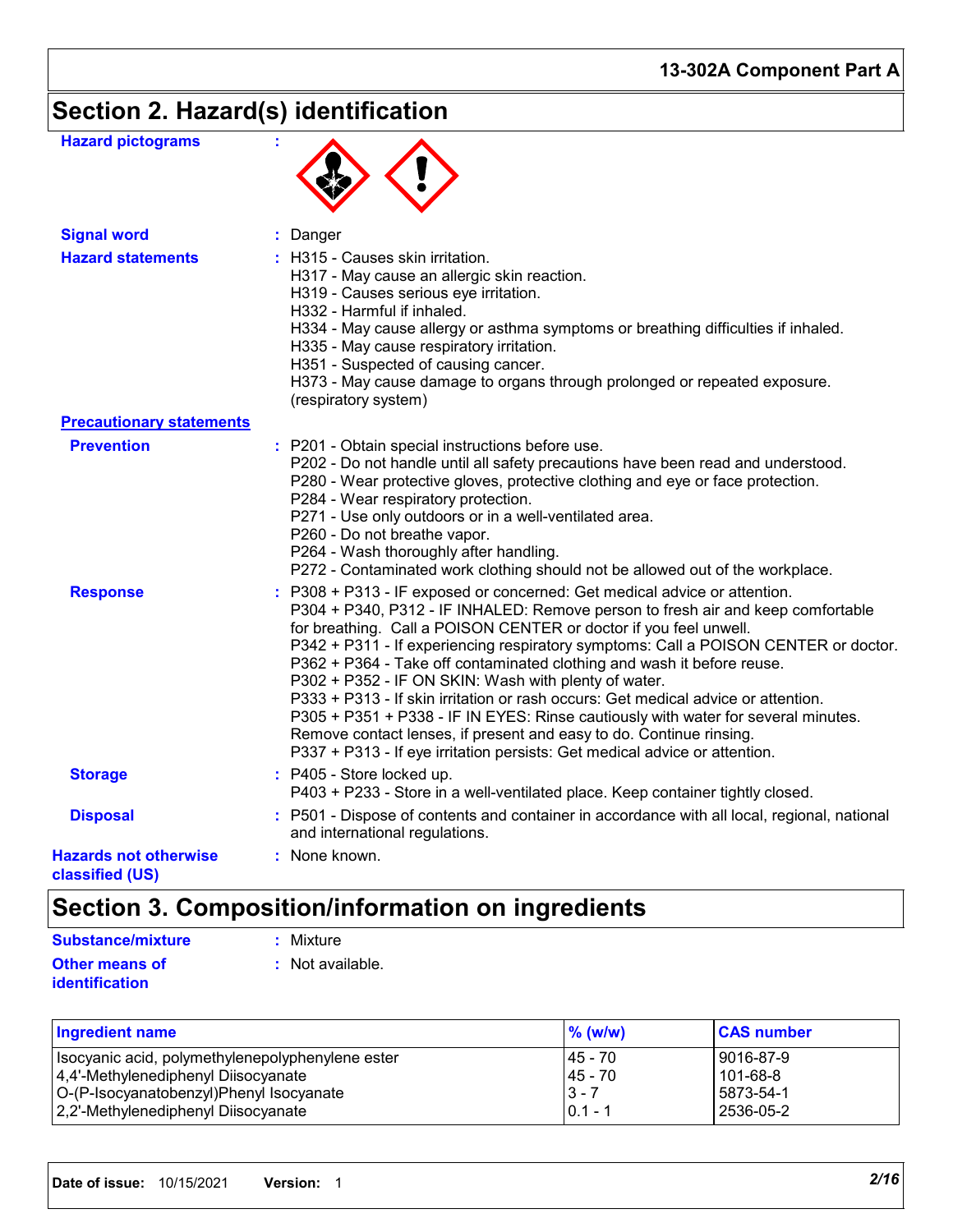## **Section 3. Composition/information on ingredients**

**United States: The exact percentage (concentration) in the composition has been withheld as a trade secret in accordance with paragraph (i) of §1910.1200.**

**Canada: The exact percentage (concentration) in the composition has been withheld as a trade secret in accordance with the amended HPR as of April 2018.**

**There are no additional ingredients present which, within the current knowledge of the supplier and in the concentrations applicable, are classified and hence require reporting in this section.**

**Occupational exposure limits, if available, are listed in Section 8.**

## **Section 4. First aid measures**

| <b>Description of necessary first aid measures</b> |                                                                                                                                                                                                                                                                                                                                                                                                                                                                                                                                                                                                                                                                                                                                                                                                                                                                                                                                                                                       |
|----------------------------------------------------|---------------------------------------------------------------------------------------------------------------------------------------------------------------------------------------------------------------------------------------------------------------------------------------------------------------------------------------------------------------------------------------------------------------------------------------------------------------------------------------------------------------------------------------------------------------------------------------------------------------------------------------------------------------------------------------------------------------------------------------------------------------------------------------------------------------------------------------------------------------------------------------------------------------------------------------------------------------------------------------|
| <b>Eye contact</b>                                 | : Immediately flush eyes with plenty of water, occasionally lifting the upper and lower<br>eyelids. Check for and remove any contact lenses. Continue to rinse for at least 20<br>minutes. Get medical attention.                                                                                                                                                                                                                                                                                                                                                                                                                                                                                                                                                                                                                                                                                                                                                                     |
| <b>Inhalation</b>                                  | : Remove victim to fresh air and keep at rest in a position comfortable for breathing. If it<br>is suspected that fumes are still present, the rescuer should wear an appropriate mask<br>or self-contained breathing apparatus. If not breathing, if breathing is irregular or if<br>respiratory arrest occurs, provide artificial respiration or oxygen by trained personnel. It<br>may be dangerous to the person providing aid to give mouth-to-mouth resuscitation.<br>Get medical attention. If necessary, call a poison center or physician. If unconscious,<br>place in recovery position and get medical attention immediately. Maintain an open<br>airway. Loosen tight clothing such as a collar, tie, belt or waistband. In case of<br>inhalation of decomposition products in a fire, symptoms may be delayed. The exposed<br>person may need to be kept under medical surveillance for 48 hours. In the event of<br>any complaints or symptoms, avoid further exposure. |
| <b>Skin contact</b>                                | : Wash with plenty of soap and water. Wash contaminated clothing thoroughly with water<br>before removing it, or wear gloves. Continue to rinse for at least 20 minutes. Get<br>medical attention. In the event of any complaints or symptoms, avoid further exposure.<br>Wash clothing before reuse. Clean shoes thoroughly before reuse.                                                                                                                                                                                                                                                                                                                                                                                                                                                                                                                                                                                                                                            |
| <b>Ingestion</b>                                   | : Wash out mouth with water. Remove dentures if any. If material has been swallowed<br>and the exposed person is conscious, give small quantities of water to drink. Stop if the<br>exposed person feels sick as vomiting may be dangerous. Do not induce vomiting<br>unless directed to do so by medical personnel. If vomiting occurs, the head should be<br>kept low so that vomit does not enter the lungs. Get medical attention. Never give<br>anything by mouth to an unconscious person. If unconscious, place in recovery position<br>and get medical attention immediately. Maintain an open airway. Loosen tight clothing<br>such as a collar, tie, belt or waistband.                                                                                                                                                                                                                                                                                                     |

### **Most important symptoms/effects, acute and delayed**

| <b>Potential acute health effects</b> |                                                                                                                                       |
|---------------------------------------|---------------------------------------------------------------------------------------------------------------------------------------|
| Eye contact                           | : Causes serious eye irritation.                                                                                                      |
| <b>Inhalation</b>                     | : Harmful if inhaled. May cause respiratory irritation. May cause allergy or asthma<br>symptoms or breathing difficulties if inhaled. |
| <b>Skin contact</b>                   | : Causes skin irritation. May cause an allergic skin reaction.                                                                        |
| <b>Ingestion</b>                      | : No known significant effects or critical hazards.                                                                                   |
| <b>Over-exposure signs/symptoms</b>   |                                                                                                                                       |
| Eye contact                           | : Adverse symptoms may include the following:<br>pain or irritation<br>watering<br>redness                                            |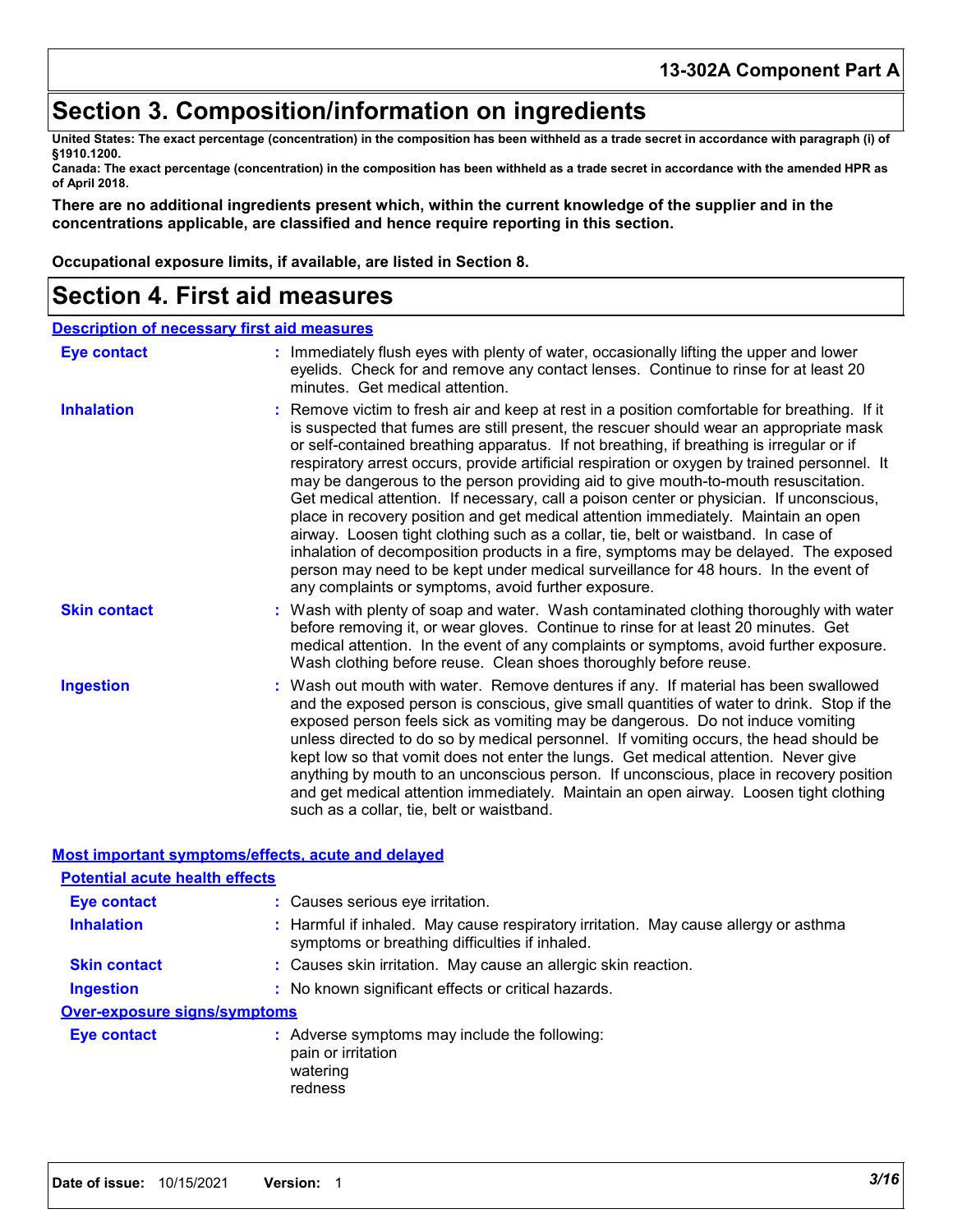## **Section 4. First aid measures**

| <b>Inhalation</b>                 | : Adverse symptoms may include the following:<br>respiratory tract irritation<br>coughing<br>wheezing and breathing difficulties<br>asthma                                                                                                                                                                                                                                                                      |
|-----------------------------------|-----------------------------------------------------------------------------------------------------------------------------------------------------------------------------------------------------------------------------------------------------------------------------------------------------------------------------------------------------------------------------------------------------------------|
| <b>Skin contact</b>               | : Adverse symptoms may include the following:<br>irritation<br>redness                                                                                                                                                                                                                                                                                                                                          |
| <b>Ingestion</b>                  | : No known significant effects or critical hazards.                                                                                                                                                                                                                                                                                                                                                             |
|                                   | <u>Indication of immediate medical attention and special treatment needed, if necessary</u>                                                                                                                                                                                                                                                                                                                     |
| Notes to physician                | : In case of inhalation of decomposition products in a fire, symptoms may be delayed.<br>The exposed person may need to be kept under medical surveillance for 48 hours.                                                                                                                                                                                                                                        |
| <b>Specific treatments</b>        | : No specific treatment.                                                                                                                                                                                                                                                                                                                                                                                        |
| <b>Protection of first-aiders</b> | : No action shall be taken involving any personal risk or without suitable training. If it is<br>suspected that fumes are still present, the rescuer should wear an appropriate mask or<br>self-contained breathing apparatus. It may be dangerous to the person providing aid to<br>give mouth-to-mouth resuscitation. Wash contaminated clothing thoroughly with water<br>before removing it, or wear gloves. |

**See toxicological information (Section 11)**

## **Section 5. Fire-fighting measures**

| <b>Extinguishing media</b>                               |                                                                                                                                                                                                     |
|----------------------------------------------------------|-----------------------------------------------------------------------------------------------------------------------------------------------------------------------------------------------------|
| <b>Suitable extinguishing</b><br>media                   | : Use an extinguishing agent suitable for the surrounding fire.                                                                                                                                     |
| <b>Unsuitable extinguishing</b><br>media                 | : None known.                                                                                                                                                                                       |
| <b>Specific hazards arising</b><br>from the chemical     | : In a fire or if heated, a pressure increase will occur and the container may burst.                                                                                                               |
| <b>Hazardous thermal</b><br>decomposition products       | Decomposition products may include the following materials:<br>carbon dioxide<br>carbon monoxide<br>nitrogen oxides                                                                                 |
| <b>Special protective actions</b><br>for fire-fighters   | : Promptly isolate the scene by removing all persons from the vicinity of the incident if<br>there is a fire. No action shall be taken involving any personal risk or without suitable<br>training. |
| <b>Special protective</b><br>equipment for fire-fighters | : Fire-fighters should wear appropriate protective equipment and self-contained breathing<br>apparatus (SCBA) with a full face-piece operated in positive pressure mode.                            |

## **Section 6. Accidental release measures**

### **Personal precautions, protective equipment and emergency procedures**

| <b>For non-emergency</b> | : No action shall be taken involving any personal risk or without suitable training.    |
|--------------------------|-----------------------------------------------------------------------------------------|
| personnel                | Evacuate surrounding areas. Keep unnecessary and unprotected personnel from             |
|                          | entering. Do not touch or walk through spilled material. Avoid breathing vapor or mist. |
|                          | Provide adequate ventilation. Wear appropriate respirator when ventilation is           |
|                          | inadequate. Put on appropriate personal protective equipment.                           |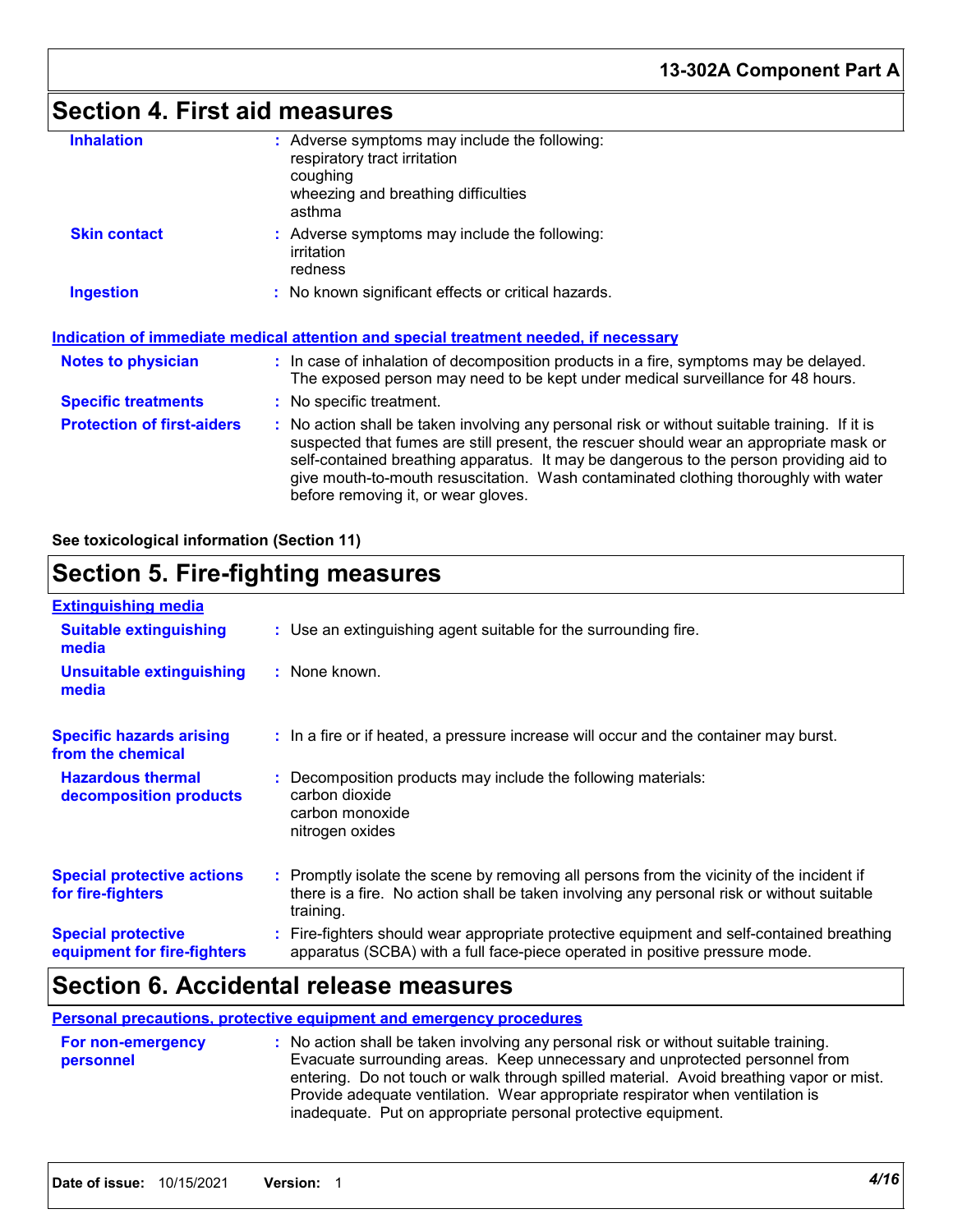# **Section 6. Accidental release measures**

| For emergency responders                                     | If specialized clothing is required to deal with the spillage, take note of any information in<br>Section 8 on suitable and unsuitable materials. See also the information in "For non-<br>emergency personnel".                                                                                                                                                                                                                                                                                                                                                                                                                                                                                             |
|--------------------------------------------------------------|--------------------------------------------------------------------------------------------------------------------------------------------------------------------------------------------------------------------------------------------------------------------------------------------------------------------------------------------------------------------------------------------------------------------------------------------------------------------------------------------------------------------------------------------------------------------------------------------------------------------------------------------------------------------------------------------------------------|
| <b>Environmental precautions</b>                             | : Avoid dispersal of spilled material and runoff and contact with soil, waterways, drains<br>and sewers. Inform the relevant authorities if the product has caused environmental<br>pollution (sewers, waterways, soil or air).                                                                                                                                                                                                                                                                                                                                                                                                                                                                              |
| <b>Methods and materials for containment and cleaning up</b> |                                                                                                                                                                                                                                                                                                                                                                                                                                                                                                                                                                                                                                                                                                              |
| <b>Small spill</b>                                           | : Stop leak if without risk. Move containers from spill area. Dilute with water and mop up<br>if water-soluble. Alternatively, or if water-insoluble, absorb with an inert dry material and<br>place in an appropriate waste disposal container. Dispose of via a licensed waste<br>disposal contractor.                                                                                                                                                                                                                                                                                                                                                                                                     |
| <b>Large spill</b>                                           | : Stop leak if without risk. Move containers from spill area. Approach release from<br>upwind. Prevent entry into sewers, water courses, basements or confined areas. Wash<br>spillages into an effluent treatment plant or proceed as follows. Contain and collect<br>spillage with non-combustible, absorbent material e.g. sand, earth, vermiculite or<br>diatomaceous earth and place in container for disposal according to local regulations<br>(see Section 13). Dispose of via a licensed waste disposal contractor. Contaminated<br>absorbent material may pose the same hazard as the spilled product. Note: see<br>Section 1 for emergency contact information and Section 13 for waste disposal. |

## **Section 7. Handling and storage**

## **Precautions for safe handling**

| <b>Protective measures</b>                                                       | : Put on appropriate personal protective equipment (see Section 8). Persons with a<br>history of skin sensitization problems or asthma, allergies or chronic or recurrent<br>respiratory disease should not be employed in any process in which this product is used.<br>Avoid exposure - obtain special instructions before use. Do not handle until all safety<br>precautions have been read and understood. Do not get in eyes or on skin or clothing.<br>Do not breathe vapor or mist. Do not ingest. Use only with adequate ventilation. Wear<br>appropriate respirator when ventilation is inadequate. Keep in the original container or<br>an approved alternative made from a compatible material, kept tightly closed when not<br>in use. Empty containers retain product residue and can be hazardous. Do not reuse<br>container. |
|----------------------------------------------------------------------------------|---------------------------------------------------------------------------------------------------------------------------------------------------------------------------------------------------------------------------------------------------------------------------------------------------------------------------------------------------------------------------------------------------------------------------------------------------------------------------------------------------------------------------------------------------------------------------------------------------------------------------------------------------------------------------------------------------------------------------------------------------------------------------------------------------------------------------------------------|
| <b>Advice on general</b><br>occupational hygiene                                 | : Eating, drinking and smoking should be prohibited in areas where this material is<br>handled, stored and processed. Workers should wash hands and face before eating,<br>drinking and smoking. See also Section 8 for additional information on hygiene<br>measures.                                                                                                                                                                                                                                                                                                                                                                                                                                                                                                                                                                      |
| <b>Conditions for safe storage,</b><br>including any<br><b>incompatibilities</b> | Store in accordance with local regulations. Store in original container protected from<br>direct sunlight in a dry, cool and well-ventilated area, away from incompatible materials<br>(see Section 10) and food and drink. Store locked up. Keep container tightly closed<br>and sealed until ready for use. Containers that have been opened must be carefully<br>resealed and kept upright to prevent leakage. Do not store in unlabeled containers.<br>Use appropriate containment to avoid environmental contamination. See Section 10 for<br>incompatible materials before handling or use.                                                                                                                                                                                                                                           |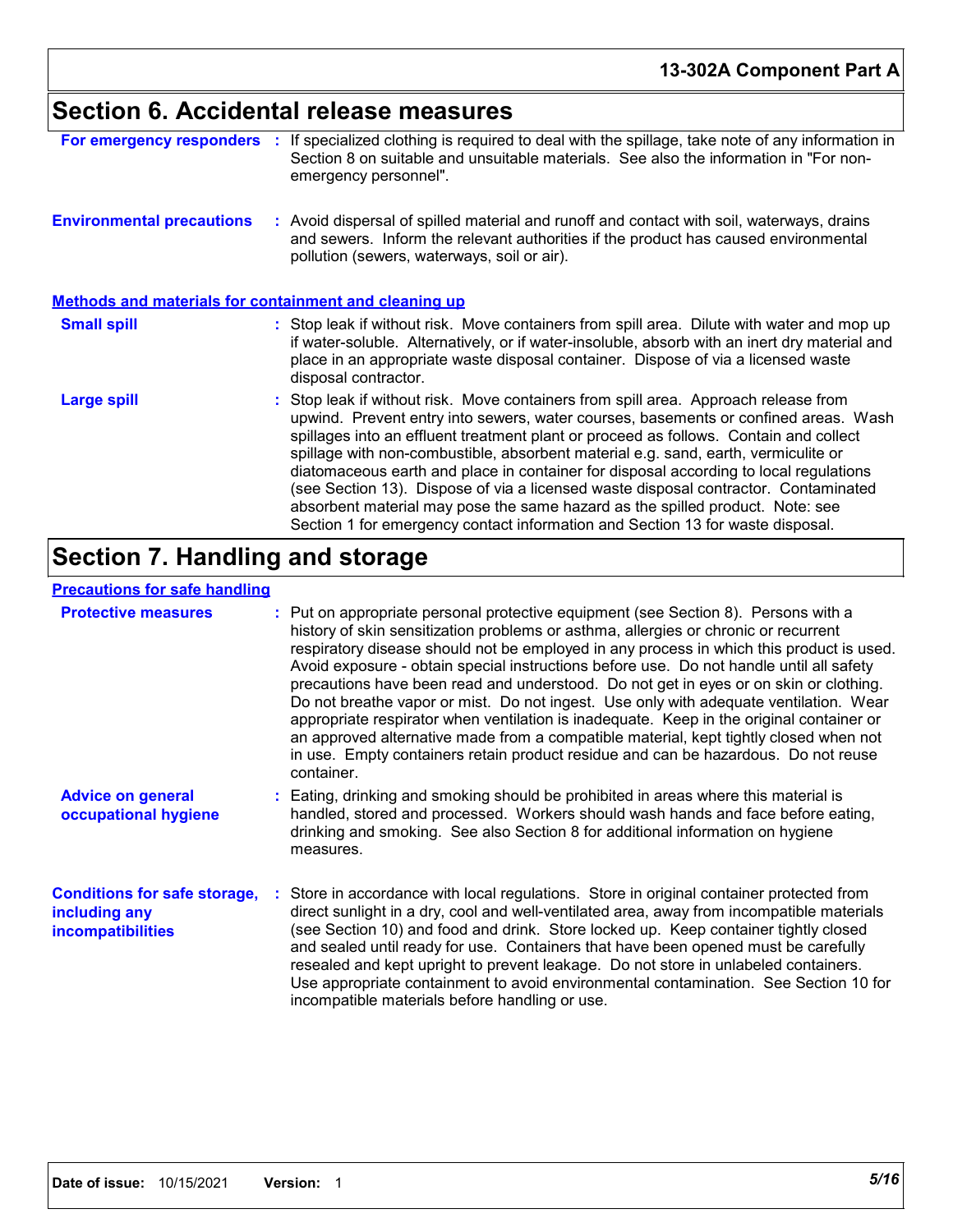## **Section 8. Exposure controls/personal protection**

## **Control parameters**

### **United States**

## **Occupational exposure limits**

| <b>Ingredient name</b>                                                                  | <b>Exposure limits</b>                                                                                                                                                                                                                                                                                                                                     |
|-----------------------------------------------------------------------------------------|------------------------------------------------------------------------------------------------------------------------------------------------------------------------------------------------------------------------------------------------------------------------------------------------------------------------------------------------------------|
| Isocyanic acid, polymethylenepolyphenylene ester<br>4,4'-Methylenediphenyl Diisocyanate | None.<br><b>ACGIH TLV (United States, 3/2020).</b><br>TWA: 0.005 ppm 8 hours.<br>NIOSH REL (United States, 10/2016).<br>TWA: 0.05 mg/m <sup>3</sup> 10 hours.<br>TWA: 0.005 ppm 10 hours.<br>CEIL: 0.2 mg/m <sup>3</sup> 10 minutes.<br>CEIL: 0.02 ppm 10 minutes.<br>OSHA PEL (United States, 5/2018).<br>CEIL: 0.02 ppm<br>CEIL: $0.2$ mg/m <sup>3</sup> |
| O-(P-Isocyanatobenzyl)Phenyl Isocyanate<br>2,2'-Methylenediphenyl Diisocyanate          | None.<br>None.                                                                                                                                                                                                                                                                                                                                             |

### **Canada**

#### **Occupational exposure limits**

| <b>Ingredient name</b>                           | <b>Exposure limits</b>                                                                                                                                                                                                                                                                                                                                                                                                                                                                                                                                                                                           |
|--------------------------------------------------|------------------------------------------------------------------------------------------------------------------------------------------------------------------------------------------------------------------------------------------------------------------------------------------------------------------------------------------------------------------------------------------------------------------------------------------------------------------------------------------------------------------------------------------------------------------------------------------------------------------|
| Isocyanic acid, polymethylenepolyphenylene ester | CA Alberta Provincial (Canada, 6/2018).<br>8 hrs OEL: 0.07 mg/m <sup>3</sup> 8 hours.<br>8 hrs OEL: 0.005 ppm 8 hours.<br>CA British Columbia Provincial (Canada,<br>$1/2020$ ).<br>TWA: 0.005 ppm 8 hours.<br>$C: 0.01$ ppm<br>CA Ontario Provincial (Canada, 6/2019).<br>Ceiling Limit: 0.02 ppm<br>TWA: 0.005 ppm 8 hours.                                                                                                                                                                                                                                                                                    |
| 4,4'-Methylenediphenyl Diisocyanate              | CA Alberta Provincial (Canada, 6/2018).<br>8 hrs OEL: 0.005 ppm 8 hours.<br>8 hrs OEL: 0.05 mg/m <sup>3</sup> 8 hours.<br><b>CA British Columbia Provincial (Canada,</b><br>1/2020). Inhalation sensitizer.<br>TWA: 0.005 ppm 8 hours.<br>C: 0.01 ppm<br>CA Quebec Provincial (Canada, 7/2019).<br>Skin sensitizer.<br>TWAEV: 0.005 ppm 8 hours.<br>TWAEV: 0.051 mg/m <sup>3</sup> 8 hours.<br><b>CA Saskatchewan Provincial (Canada,</b><br>7/2013).<br>STEL: 0.015 ppm 15 minutes.<br>TWA: 0.005 ppm 8 hours.<br>CA Ontario Provincial (Canada, 6/2019).<br>Ceiling Limit: 0.02 ppm<br>TWA: 0.005 ppm 8 hours. |
| O-(P-Isocyanatobenzyl)Phenyl Isocyanate          | <b>CA British Columbia Provincial (Canada,</b><br>$1/2020$ ).<br>TWA: 0.005 ppm 8 hours.<br>$C: 0.01$ ppm                                                                                                                                                                                                                                                                                                                                                                                                                                                                                                        |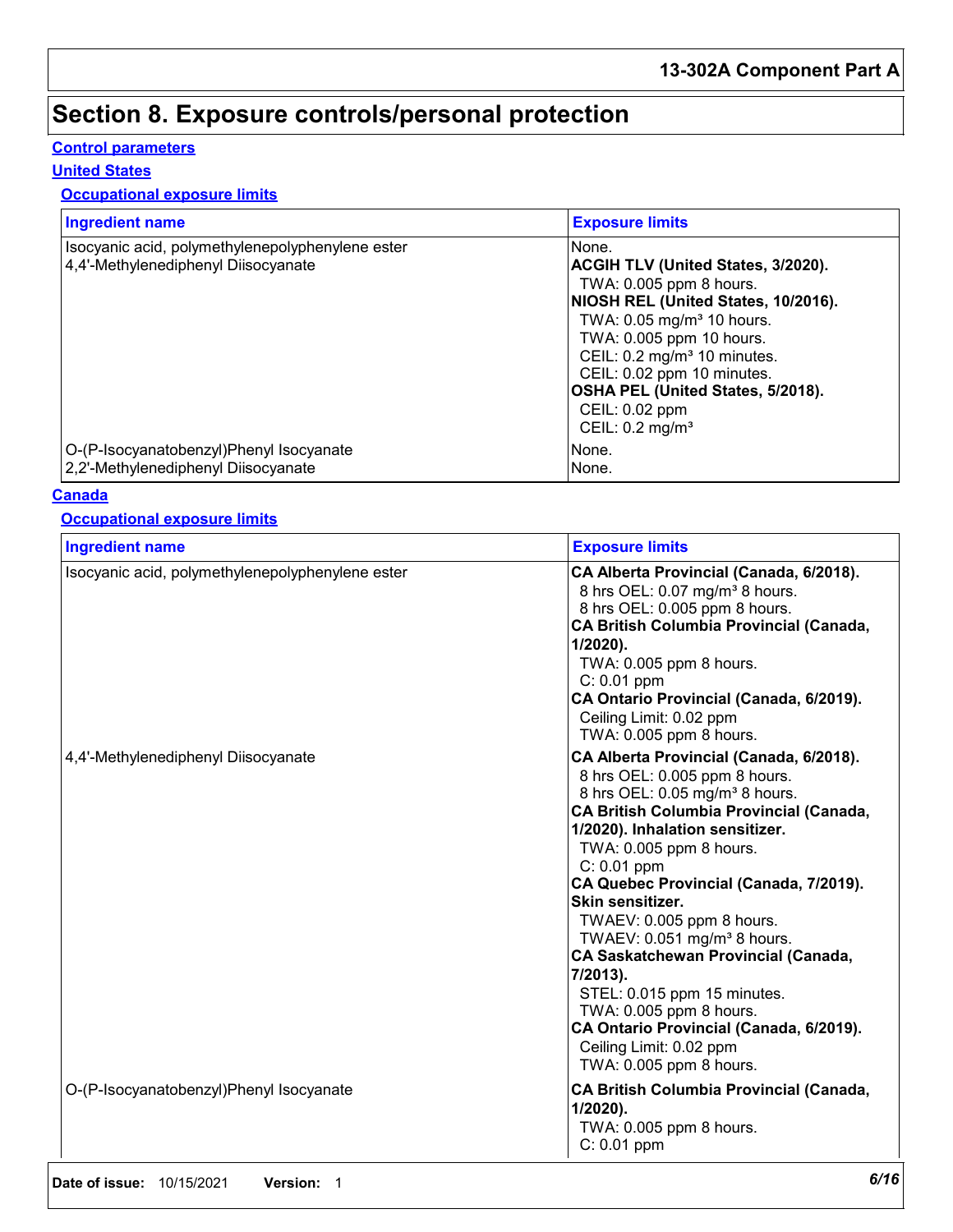### **13-302A Component Part A**

#### **Section 8. Exposure controls/personal protection Hand protection** Based on the hazard and potential for exposure, select a respirator that meets the appropriate standard or certification. Respirators must be used according to a respiratory protection program to ensure proper fitting, training, and other important aspects of use. Chemical-resistant, impervious gloves complying with an approved standard should be **:** worn at all times when handling chemical products if a risk assessment indicates this is necessary. Considering the parameters specified by the glove manufacturer, check during use that the gloves are still retaining their protective properties. It should be noted that the time to breakthrough for any glove material may be different for different glove manufacturers. In the case of mixtures, consisting of several substances, the protection time of the gloves cannot be accurately estimated. Safety eyewear complying with an approved standard should be used when a risk **:** assessment indicates this is necessary to avoid exposure to liquid splashes, mists, gases or dusts. If contact is possible, the following protection should be worn, unless the assessment indicates a higher degree of protection: chemical splash goggles. **Eye/face protection Respiratory protection : Body protection** : Personal protective equipment for the body should be selected based on the task being **Boody** performed and the risks involved and should be approved by a specialist before handling this product. **Environmental exposure controls :** Emissions from ventilation or work process equipment should be checked to ensure they comply with the requirements of environmental protection legislation. **Appropriate engineering controls :** Use only with adequate ventilation. Use process enclosures, local exhaust ventilation or other engineering controls to keep worker exposure to airborne contaminants below any recommended or statutory limits. Wash hands, forearms and face thoroughly after handling chemical products, before eating, smoking and using the lavatory and at the end of the working period. Appropriate techniques should be used to remove potentially contaminated clothing. Contaminated work clothing should not be allowed out of the workplace. Wash contaminated clothing before reusing. Ensure that eyewash stations and safety showers are close to the workstation location. **Hygiene measures : Individual protection measures Skin protection Other skin protection :** Appropriate footwear and any additional skin protection measures should be selected based on the task being performed and the risks involved and should be approved by a specialist before handling this product. **CA Ontario Provincial (Canada, 6/2019).** Ceiling Limit: 0.02 ppm TWA: 0.005 ppm 8 hours. 2,2'-Methylenediphenyl Diisocyanate **CA British Columbia Provincial (Canada, 1/2020).** TWA: 0.005 ppm 8 hours. C: 0.01 ppm **CA Ontario Provincial (Canada, 6/2019).** Ceiling Limit: 0.02 ppm TWA: 0.005 ppm 8 hours.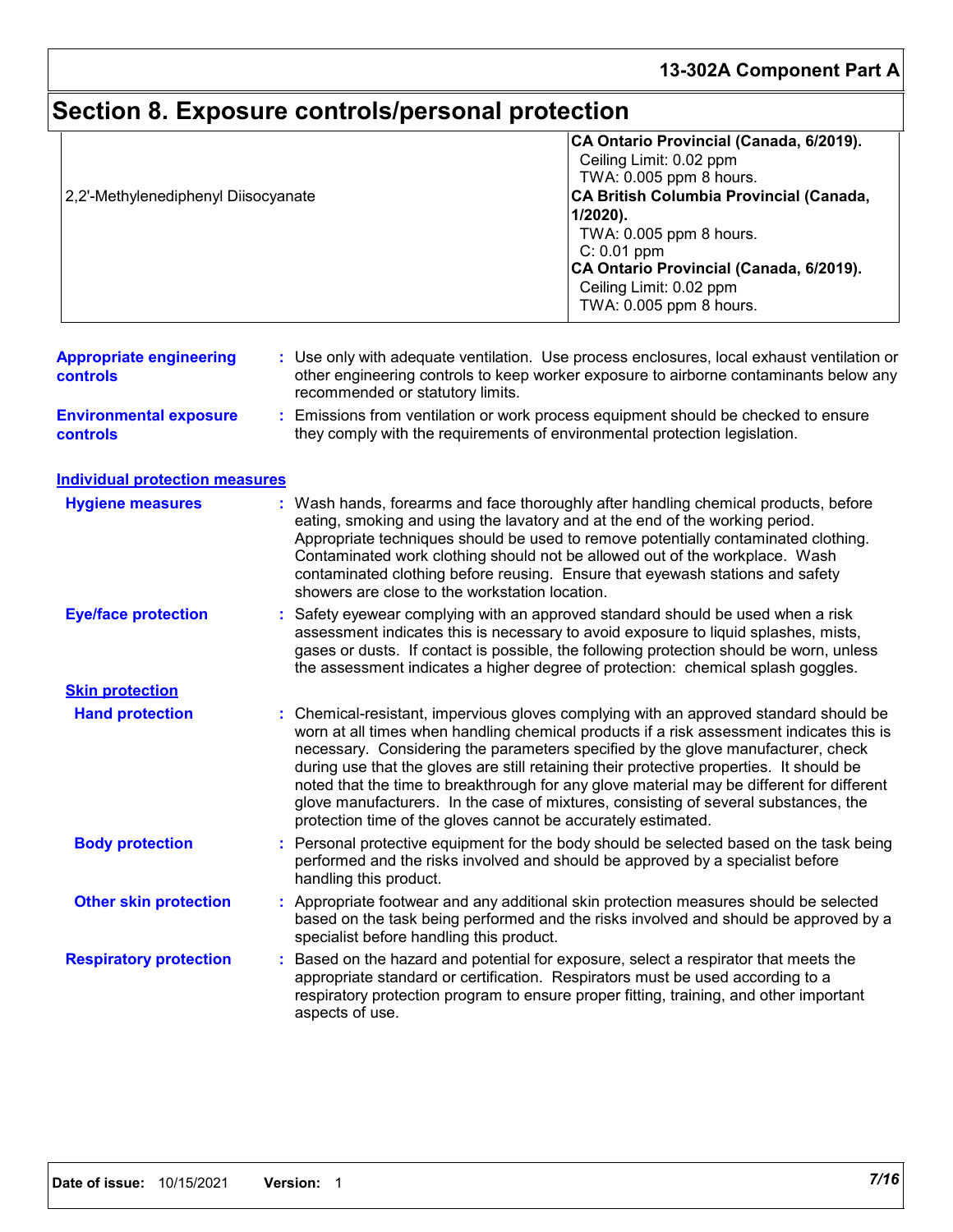## **Section 9. Physical and chemical properties and safety characteristics**

The conditions of measurement of all properties are at standard temperature and pressure unless otherwise indicated.

#### **Appearance**

| <b>Physical state</b>                                             |    | Liquid.                      |
|-------------------------------------------------------------------|----|------------------------------|
| <b>Color</b>                                                      |    | Brown.                       |
| Odor                                                              |    | : Slightly musty.            |
| <b>Odor threshold</b>                                             |    | Not available.               |
| pH                                                                |    | Not available.               |
| <b>Melting point/freezing point</b>                               | t. | Not available.               |
| <b>Boiling point, initial boiling</b><br>point, and boiling range |    | : 208°C (406.4°F)            |
| <b>Flash point</b>                                                |    | Closed cup: 198.89°C (390°F) |
| <b>Evaporation rate</b>                                           |    | Not available.               |
| <b>Flammability</b>                                               |    | Not available.               |
| <b>Lower and upper explosion</b><br>limit/flammability limit      | t. | Not available.               |
| <b>Vapor pressure</b>                                             |    | Not available.               |
| <b>Relative vapor density</b>                                     |    | Not available.               |
| <b>Relative density</b>                                           | t. | 1.24                         |
| <b>Solubility</b>                                                 |    | : Not available.             |
| <b>Solubility in water</b>                                        |    | : Not available.             |
| <b>Miscible with water</b>                                        |    | Not available.               |
| <b>Partition coefficient: n-</b><br>octanol/water                 |    | Not applicable.              |
| <b>Auto-ignition temperature</b>                                  | t. | Not available.               |
| <b>Decomposition temperature</b>                                  |    | Not available.               |
| <b>Viscosity</b>                                                  |    | Not available.               |
| Flow time (ISO 2431)                                              |    | Not available.               |
| <b>Particle characteristics</b>                                   |    |                              |
| <b>Median particle size</b>                                       |    | Not applicable.              |

## **Section 10. Stability and reactivity**

| <b>Reactivity</b>                            | : No specific test data related to reactivity available for this product or its ingredients.              |
|----------------------------------------------|-----------------------------------------------------------------------------------------------------------|
| <b>Chemical stability</b>                    | : The product is stable.                                                                                  |
| <b>Possibility of hazardous</b><br>reactions | : Under normal conditions of storage and use, hazardous reactions will not occur.                         |
| <b>Conditions to avoid</b>                   | : No specific data.                                                                                       |
| Incompatible materials                       | : Reactive or incompatible with the following materials: oxidizing materials.                             |
| <b>Hazardous decomposition</b><br>products   | : Under normal conditions of storage and use, hazardous decomposition products should<br>not be produced. |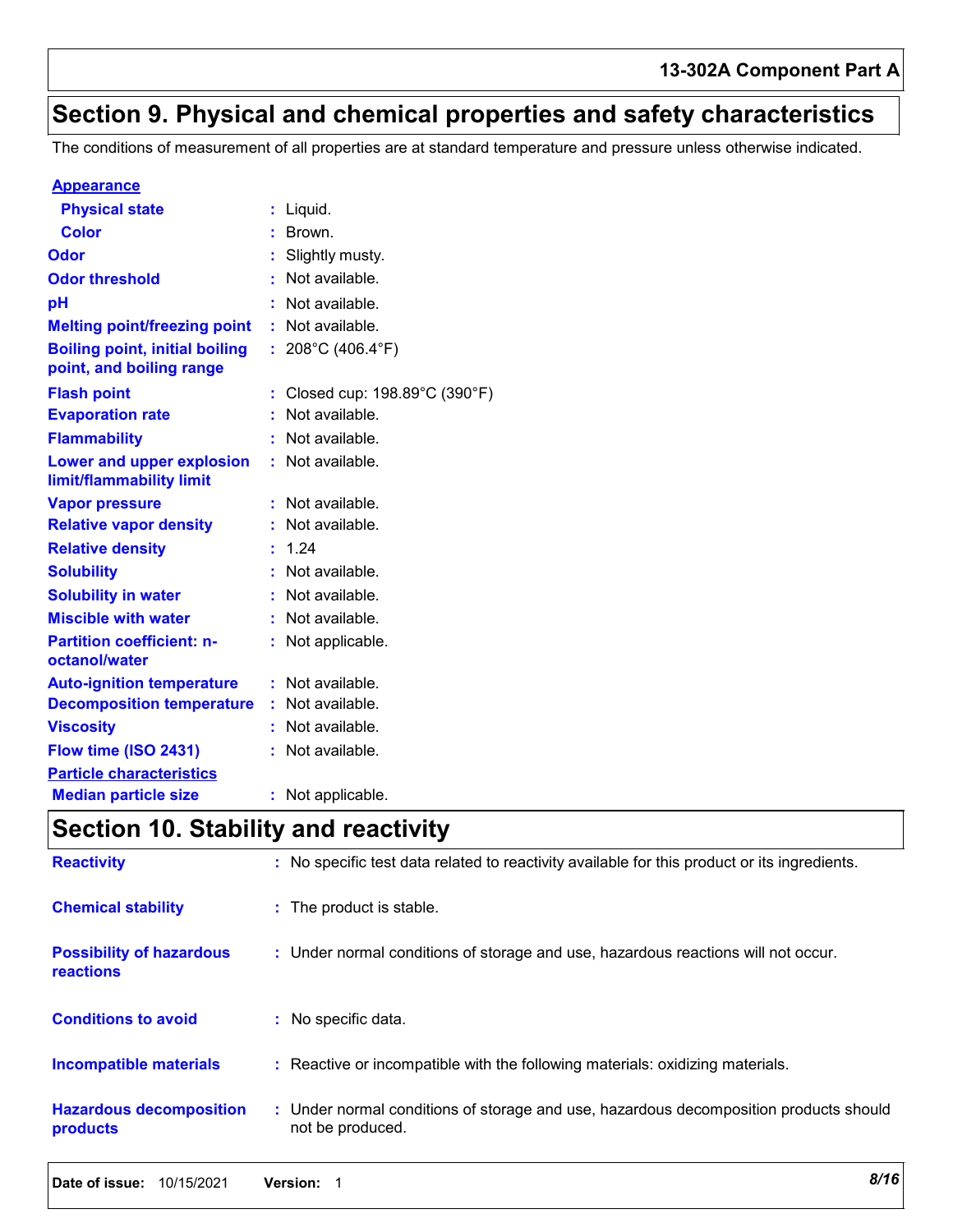## **Section 11. Toxicological information**

## **Information on toxicological effects**

### **Acute toxicity**

| <b>Product/ingredient name</b>                         | <b>Result</b>          | <b>Species</b> | <b>Dose</b>           | <b>Exposure</b> |
|--------------------------------------------------------|------------------------|----------------|-----------------------|-----------------|
| Isocyanic acid,<br>polymethylenepolyphenylene<br>ester | LD50 Dermal            | Rabbit         | >9400 mg/kg           |                 |
| $ 4,4'$ -Methylenediphenyl<br>  Diisocyanate           | LD50 Oral<br>LD50 Oral | Rat<br>Rat     | 49 g/kg<br>9200 mg/kg |                 |

### **Irritation/Corrosion**

| <b>Product/ingredient name</b>                          | <b>Result</b>            | <b>Species</b> | <b>Score</b> | <b>Exposure</b>  | <b>Observation</b> |
|---------------------------------------------------------|--------------------------|----------------|--------------|------------------|--------------------|
| Isocyanic acid,<br>polymethylenepolyphenylene<br>lester | Eyes - Mild irritant     | Rabbit         |              | $100 \text{ mg}$ |                    |
| $ 4,4'$ -Methylenediphenyl<br>Diisocyanate              | Eves - Moderate irritant | Rabbit         |              | $100$ mg         |                    |

#### **Sensitization**

There is no data available.

### **Mutagenicity**

There is no data available.

### **Carcinogenicity**

### **Classification United States**

| <b>Product/ingredient name</b>                                                                       | <b>OSHA</b> | <b>IARC</b> | <b>NTP</b> |
|------------------------------------------------------------------------------------------------------|-------------|-------------|------------|
| Isocyanic acid,<br>polymethylenepolyphenylene<br>ester<br>$ 4,4'$ -Methylenediphenyl<br>Diisocyanate |             | J<br>3      |            |

### **Classification Canada**

| <b>Product/ingredient name</b>                   | <b>IARC</b> | <b>NTP</b> | <b>ACGIH</b> |
|--------------------------------------------------|-------------|------------|--------------|
| Isocyanic acid, polymethylenepolyphenylene ester |             |            |              |
| 4,4'-Methylenediphenyl Diisocyanate              |             |            |              |

### **Reproductive toxicity**

There is no data available.

### **Teratogenicity**

There is no data available.

### **Specific target organ toxicity (single exposure)**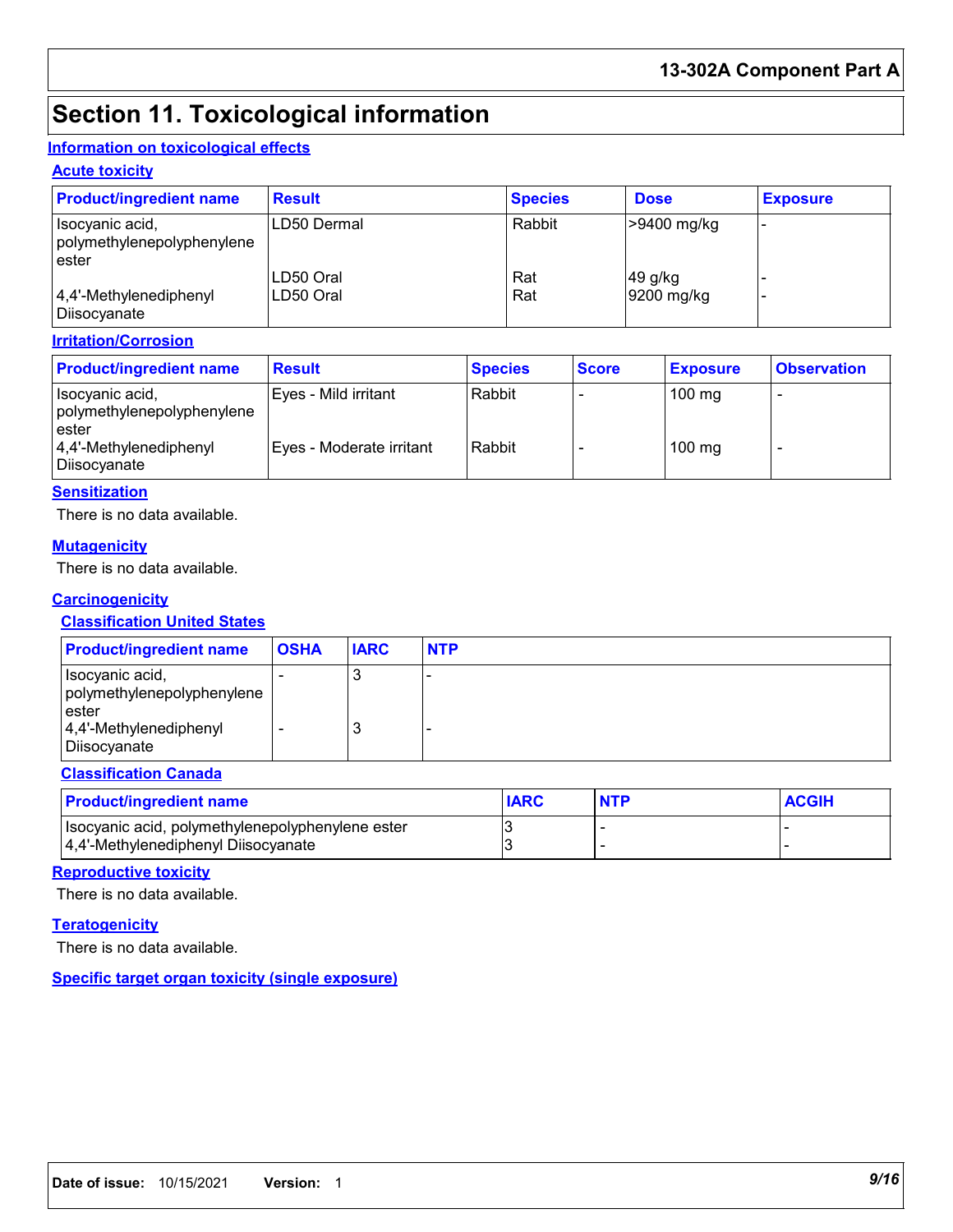## **13-302A Component Part A**

## **Section 11. Toxicological information**

| <b>Name</b>                                      | <b>Category</b> | <b>Route of</b><br>exposure | <b>Target organs</b>                   |
|--------------------------------------------------|-----------------|-----------------------------|----------------------------------------|
| Isocyanic acid, polymethylenepolyphenylene ester | Category 3      |                             | <b>Respiratory tract</b><br>irritation |
| 4,4'-Methylenediphenyl Diisocyanate              | Category 3      |                             | <b>Respiratory tract</b><br>irritation |
| O-(P-Isocyanatobenzyl)Phenyl Isocyanate          | Category 3      |                             | Respiratory tract<br>irritation        |
| 2,2'-Methylenediphenyl Diisocyanate              | Category 3      |                             | Respiratory tract<br>irritation        |

### **Specific target organ toxicity (repeated exposure)**

| <b>Name</b>                                      | <b>Category</b> | <b>Route of</b><br><b>exposure</b> | <b>Target organs</b> |
|--------------------------------------------------|-----------------|------------------------------------|----------------------|
| Isocyanic acid, polymethylenepolyphenylene ester | Category 2      | inhalation                         | respiratory system   |
| 4,4'-Methylenediphenyl Diisocyanate              | Category 2      |                                    |                      |
| O-(P-Isocyanatobenzyl)Phenyl Isocyanate          | Category 2      |                                    |                      |
| 2,2'-Methylenediphenyl Diisocyanate              | Category 2      |                                    |                      |

### **Aspiration hazard**

There is no data available.

| <b>Information on the likely</b> | Routes of entry anticipated: Oral, Dermal, Inhalation. |  |
|----------------------------------|--------------------------------------------------------|--|
|                                  |                                                        |  |

## **routes of exposure**

| <u>Potential acute health effects</u> |                                                                                                                                       |
|---------------------------------------|---------------------------------------------------------------------------------------------------------------------------------------|
| <b>Eye contact</b>                    | : Causes serious eye irritation.                                                                                                      |
| <b>Inhalation</b>                     | : Harmful if inhaled. May cause respiratory irritation. May cause allergy or asthma<br>symptoms or breathing difficulties if inhaled. |
| <b>Skin contact</b>                   | : Causes skin irritation. May cause an allergic skin reaction.                                                                        |
| <b>Ingestion</b>                      | : No known significant effects or critical hazards.                                                                                   |

### **Symptoms related to the physical, chemical and toxicological characteristics**

| <b>Eye contact</b>  | : Adverse symptoms may include the following:<br>pain or irritation<br>watering<br>redness                                                 |
|---------------------|--------------------------------------------------------------------------------------------------------------------------------------------|
| <b>Inhalation</b>   | : Adverse symptoms may include the following:<br>respiratory tract irritation<br>coughing<br>wheezing and breathing difficulties<br>asthma |
| <b>Skin contact</b> | : Adverse symptoms may include the following:<br>irritation<br>redness                                                                     |
| Ingestion           | : No known significant effects or critical hazards.                                                                                        |

|                                              | Delayed and immediate effects and also chronic effects from short and long term exposure |
|----------------------------------------------|------------------------------------------------------------------------------------------|
| <b>Short term exposure</b>                   |                                                                                          |
| <b>Potential immediate</b><br><b>effects</b> | : No known significant effects or critical hazards.                                      |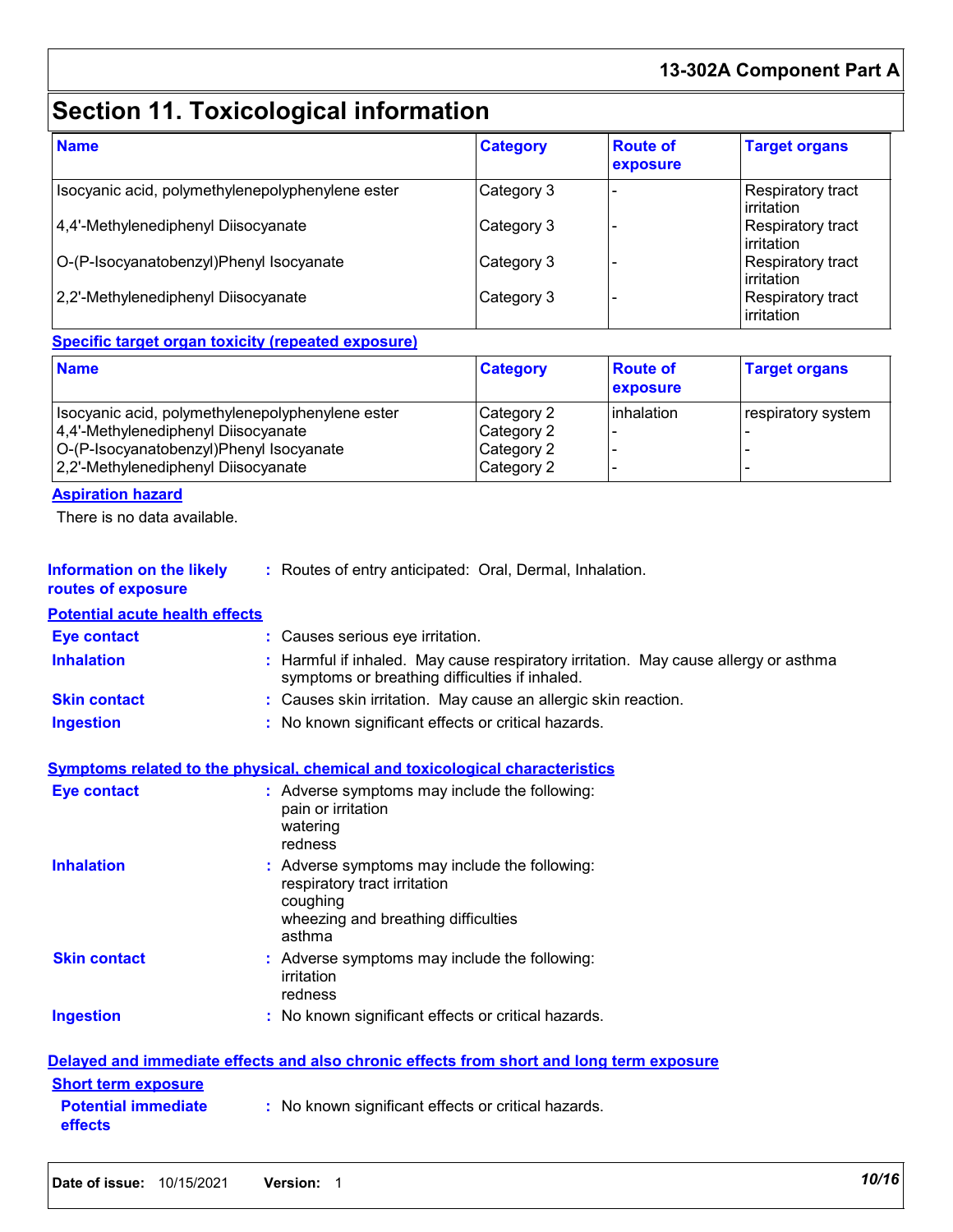## **Section 11. Toxicological information**

| <b>Potential delayed effects</b>             | : No known significant effects or critical hazards.                                                                                                                            |  |
|----------------------------------------------|--------------------------------------------------------------------------------------------------------------------------------------------------------------------------------|--|
| Long term exposure                           |                                                                                                                                                                                |  |
| <b>Potential immediate</b><br><b>effects</b> | : No known significant effects or critical hazards.                                                                                                                            |  |
| <b>Potential delayed effects</b>             | : No known significant effects or critical hazards.                                                                                                                            |  |
| <b>Potential chronic health effects</b>      |                                                                                                                                                                                |  |
| <b>General</b>                               | : May cause damage to organs through prolonged or repeated exposure. Once<br>sensitized, a severe allergic reaction may occur when subsequently exposed to very low<br>levels. |  |
| <b>Carcinogenicity</b>                       | : Suspected of causing cancer. Risk of cancer depends on duration and level of<br>exposure.                                                                                    |  |
| <b>Mutagenicity</b>                          | : No known significant effects or critical hazards.                                                                                                                            |  |
| <b>Reproductive toxicity</b>                 | : No known significant effects or critical hazards.                                                                                                                            |  |

### **Numerical measures of toxicity**

### **Acute toxicity estimates**

| <b>Product/ingredient name</b>                   | Oral (mg/<br>kg) | <b>Dermal</b><br>(mg/kg) | <b>Inhalation</b><br>(gases)<br>(ppm) | <b>Inhalation</b><br>(vapors)<br>(mg/l) | <b>Inhalation</b><br>(dusts and<br>mists) (mg/ |
|--------------------------------------------------|------------------|--------------------------|---------------------------------------|-----------------------------------------|------------------------------------------------|
|                                                  | N/A              | N/A                      | IN/A                                  | 23.5                                    | 2.8                                            |
| Isocyanic acid, polymethylenepolyphenylene ester | 49000            | N/A                      | N/A                                   | 11                                      | N/A                                            |
| 4,4'-Methylenediphenyl Diisocyanate              | 9200             | N/A                      | N/A                                   | N/A                                     | 1.5                                            |
| O-(P-Isocyanatobenzyl)Phenyl Isocyanate          | N/A              | N/A                      | N/A                                   | N/A                                     | 1.5                                            |
| 2,2'-Methylenediphenyl Diisocyanate              | N/A              | N/A                      | N/A                                   | N/A                                     | 1.5                                            |

## **Section 12. Ecological information**

### **Toxicity**

There is no data available.

### **Persistence and degradability**

There is no data available.

### **Bioaccumulative potential**

| <b>Product/ingredient name</b>              | $LogP_{ow}$ | <b>BCF</b> | <b>Potential</b> |
|---------------------------------------------|-------------|------------|------------------|
| 4,4'-Methylenediphenyl<br>Diisocyanate      | 4.51        | 200        | low              |
| O-(P-Isocyanatobenzyl)<br>Phenyl Isocyanate | 4.51        | 200        | low              |
| 2,2'-Methylenediphenyl<br>Diisocyanate      | 5.22        | 200        | low              |

### **Mobility in soil**

**Soil/water partition coefficient (KOC)**

**:** Not available.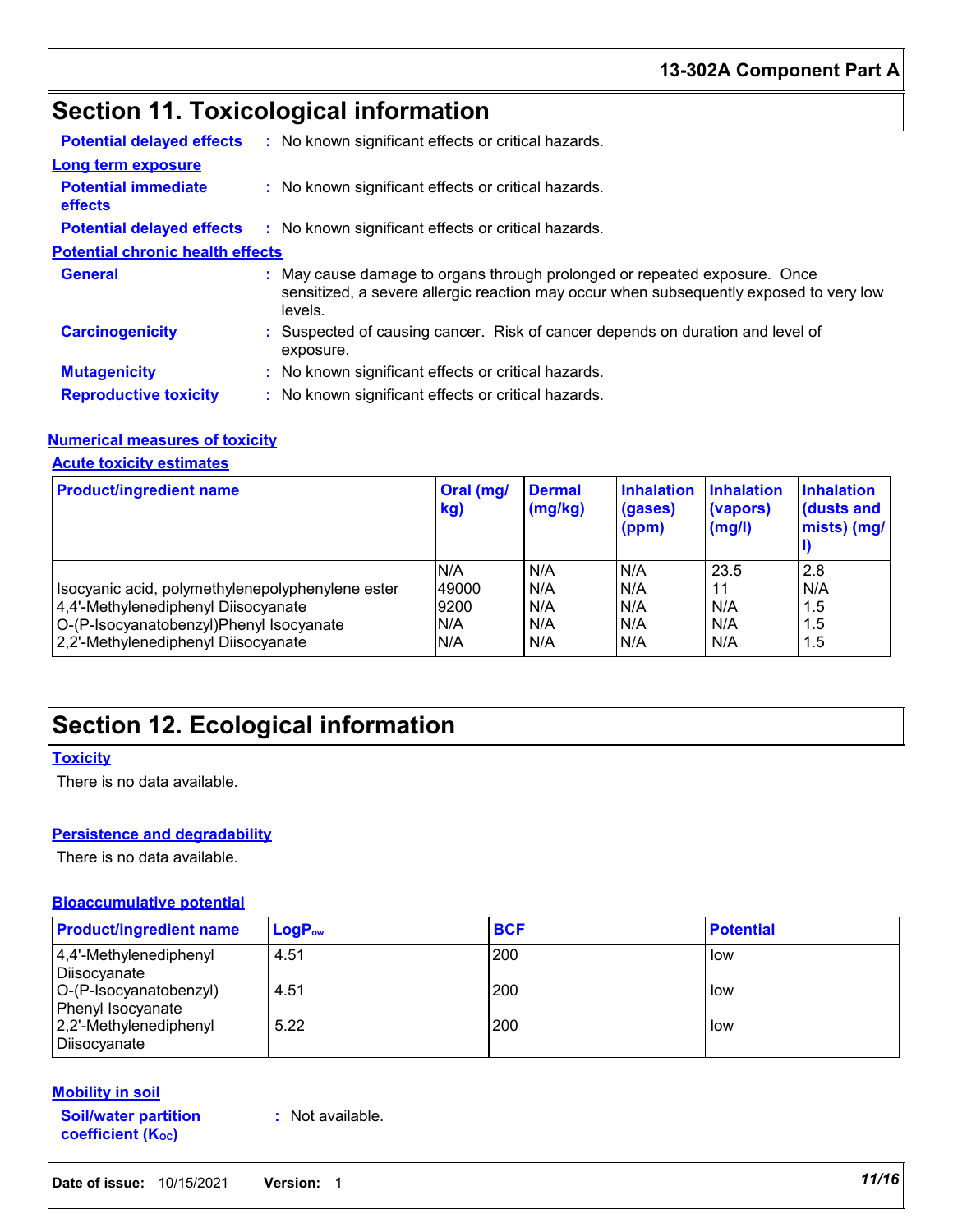## **Section 12. Ecological information**

**Other adverse effects** : No known significant effects or critical hazards.

## **Section 13. Disposal considerations**

The generation of waste should be avoided or minimized wherever possible. Disposal of this product, solutions and any by-products should comply with the requirements of environmental protection and waste disposal legislation and any regional local authority requirements. Dispose of surplus and non-recyclable products via a licensed waste disposal contractor. Waste should not be disposed of untreated to the sewer unless fully compliant with the requirements of all authorities with jurisdiction. Waste packaging should be recycled. Incineration or landfill should only be considered when recycling is not feasible. This material and its container must be disposed of in a safe way. Care should be taken when handling empty containers that have not been cleaned or rinsed out. Empty containers or liners may retain some product residues. Avoid dispersal of spilled material and runoff and contact with soil, waterways, drains and sewers. **Disposal methods :**

## **Section 14. Transport information**

|                                        | <b>DOT Classification</b>                                        | <b>TDG Classification</b> | <b>IMDG</b>    | <b>IATA</b>       |
|----------------------------------------|------------------------------------------------------------------|---------------------------|----------------|-------------------|
| <b>UN number</b>                       | <b>UN3082</b>                                                    | Not regulated.            | Not regulated. | Not regulated.    |
| <b>UN proper</b><br>shipping name      | <b>ENVIRONMENTALLY</b><br>HAZARDOUS SUBSTANCE,<br>LIQUID, N.O.S. |                           |                |                   |
| <b>Transport</b><br>hazard class(es)   | 9<br>$\mathbf{\mathcal{L}}$                                      |                           |                |                   |
| <b>Packing group</b>                   | IШ                                                               | -                         |                |                   |
| <b>Environmental</b><br><b>hazards</b> | Yes.                                                             | No.                       | No.            | No.               |
|                                        |                                                                  |                           |                | <b>AERG</b> : 171 |

**Additional information DOT (RQ) Details** : 4,4'-Methylenediphenyl 5000 lbs / 2270 kg **Diisocyanate** 

Non-bulk packages of this product are not regulated as hazardous materials in package **:** sizes less than the product reportable quantity, unless transported by inland waterway. The marine pollutant mark is not required when transported on inland waterways in sizes of ≤5 L or ≤5 kg. **Reportable quantity** 8333.3 lbs / 3783.3 kg [806.01 gal / 3051.1 L]. Package sizes shipped in quantities less than the product reportable quantity are not subject to the RQ (reportable quantity) transportation requirements. **DOT Classification**

The environmentally hazardous substance mark may appear if required by other **:** transportation regulations. **IATA**

**Special precautions for user Transport within user's premises:** always transport in closed containers that are **:** upright and secure. Ensure that persons transporting the product know what to do in the event of an accident or spillage.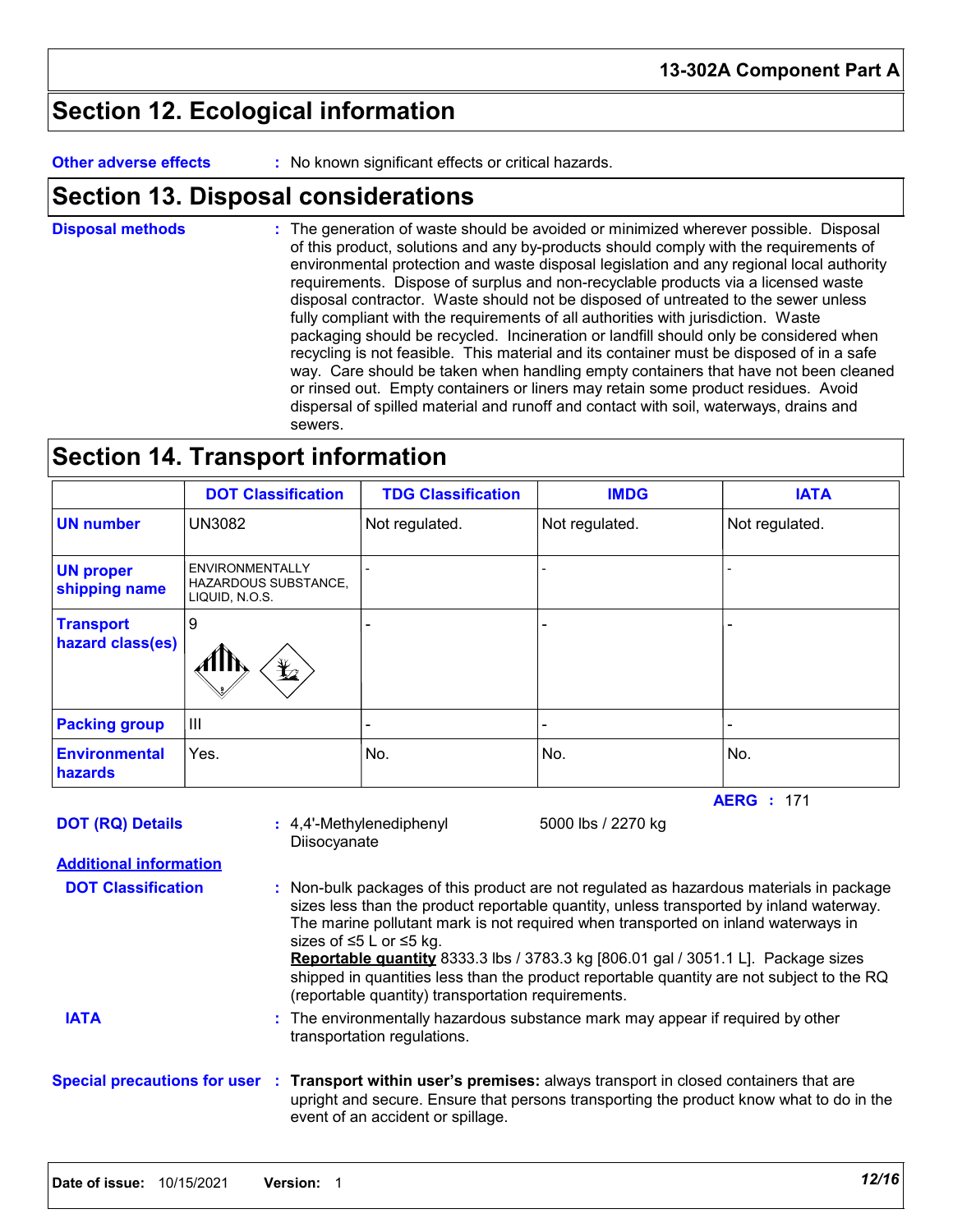## **Section 14. Transport information**

**Transport in bulk according :** Not available. **to IMO instruments**

## **Section 15. Regulatory information**

| <b>U.S. Federal regulations</b>                                                   | : TSCA 8(a) PAIR: 4,4'-Methylenediphenyl Diisocyanate; O-(P-Isocyanatobenzyl)Phenyl<br>Isocyanate                                                                                                                                                                                                                                                                                                                                  |
|-----------------------------------------------------------------------------------|------------------------------------------------------------------------------------------------------------------------------------------------------------------------------------------------------------------------------------------------------------------------------------------------------------------------------------------------------------------------------------------------------------------------------------|
|                                                                                   | TSCA 8(a) CDR Exempt/Partial exemption: Not determined                                                                                                                                                                                                                                                                                                                                                                             |
|                                                                                   | TSCA 8(c) calls for record of SAR: Isocyanic acid, polymethylenepolyphenylene ester;<br>4,4'-Methylenediphenyl Diisocyanate; O-(P-Isocyanatobenzyl)Phenyl Isocyanate; 2,2'-<br>Methylenediphenyl Diisocyanate                                                                                                                                                                                                                      |
|                                                                                   | Clean Water Act (CWA) 307: 4,4'-Methylenediphenyl Diisocyanate                                                                                                                                                                                                                                                                                                                                                                     |
| <b>Clean Air Act Section 112</b><br>(b) Hazardous Air<br><b>Pollutants (HAPs)</b> | : Listed                                                                                                                                                                                                                                                                                                                                                                                                                           |
| <b>Clean Air Act Section 602</b><br><b>Class I Substances</b>                     | : Not listed                                                                                                                                                                                                                                                                                                                                                                                                                       |
| <b>Clean Air Act Section 602</b><br><b>Class II Substances</b>                    | : Not listed                                                                                                                                                                                                                                                                                                                                                                                                                       |
| <b>DEA List I Chemicals</b><br>(Precursor Chemicals)                              | : Not listed                                                                                                                                                                                                                                                                                                                                                                                                                       |
| <b>DEA List II Chemicals</b><br><b>(Essential Chemicals)</b>                      | : Not listed                                                                                                                                                                                                                                                                                                                                                                                                                       |
| <b>SARA 302/304</b>                                                               |                                                                                                                                                                                                                                                                                                                                                                                                                                    |
| <b>Composition/information on ingredients</b>                                     |                                                                                                                                                                                                                                                                                                                                                                                                                                    |
| No products were found.                                                           |                                                                                                                                                                                                                                                                                                                                                                                                                                    |
| <b>SARA 304 RQ</b>                                                                | : Not applicable.                                                                                                                                                                                                                                                                                                                                                                                                                  |
| <b>SARA 311/312</b>                                                               |                                                                                                                                                                                                                                                                                                                                                                                                                                    |
| <b>Classification</b>                                                             | : ACUTE TOXICITY (inhalation) - Category 4<br>SKIN CORROSION/IRRITATION - Category 2<br>SERIOUS EYE DAMAGE/ EYE IRRITATION - Category 2A<br>RESPIRATORY SENSITIZATION - Category 1<br>SKIN SENSITIZATION - Category 1<br><b>CARCINOGENICITY - Category 2</b><br>SPECIFIC TARGET ORGAN TOXICITY (SINGLE EXPOSURE) (Respiratory tract<br>irritation) - Category 3<br>SPECIFIC TARGET ORGAN TOXICITY (REPEATED EXPOSURE) - Category 2 |

### **Composition/information on ingredients**

| <b>Name</b>                                            | $\frac{9}{6}$ | <b>Classification</b>                                                                                                                                                                                                                                                                                                                                                                                      |
|--------------------------------------------------------|---------------|------------------------------------------------------------------------------------------------------------------------------------------------------------------------------------------------------------------------------------------------------------------------------------------------------------------------------------------------------------------------------------------------------------|
| Isocyanic acid,<br>polymethylenepolyphenylene<br>ester | ≥50 - ≤70     | <b>ACUTE TOXICITY (inhalation) - Category 4</b><br>SKIN CORROSION/IRRITATION - Category 2<br>SERIOUS EYE DAMAGE/ EYE IRRITATION - Category 2A<br>RESPIRATORY SENSITIZATION - Category 1<br>SKIN SENSITIZATION - Category 1<br>SPECIFIC TARGET ORGAN TOXICITY (SINGLE EXPOSURE)<br>(Respiratory tract irritation) - Category 3<br>SPECIFIC TARGET ORGAN TOXICITY (REPEATED<br><b>EXPOSURE) - Category 2</b> |
| 4,4'-Methylenediphenyl                                 | ≥50 - ≤75     | <b>ACUTE TOXICITY (inhalation) - Category 4</b>                                                                                                                                                                                                                                                                                                                                                            |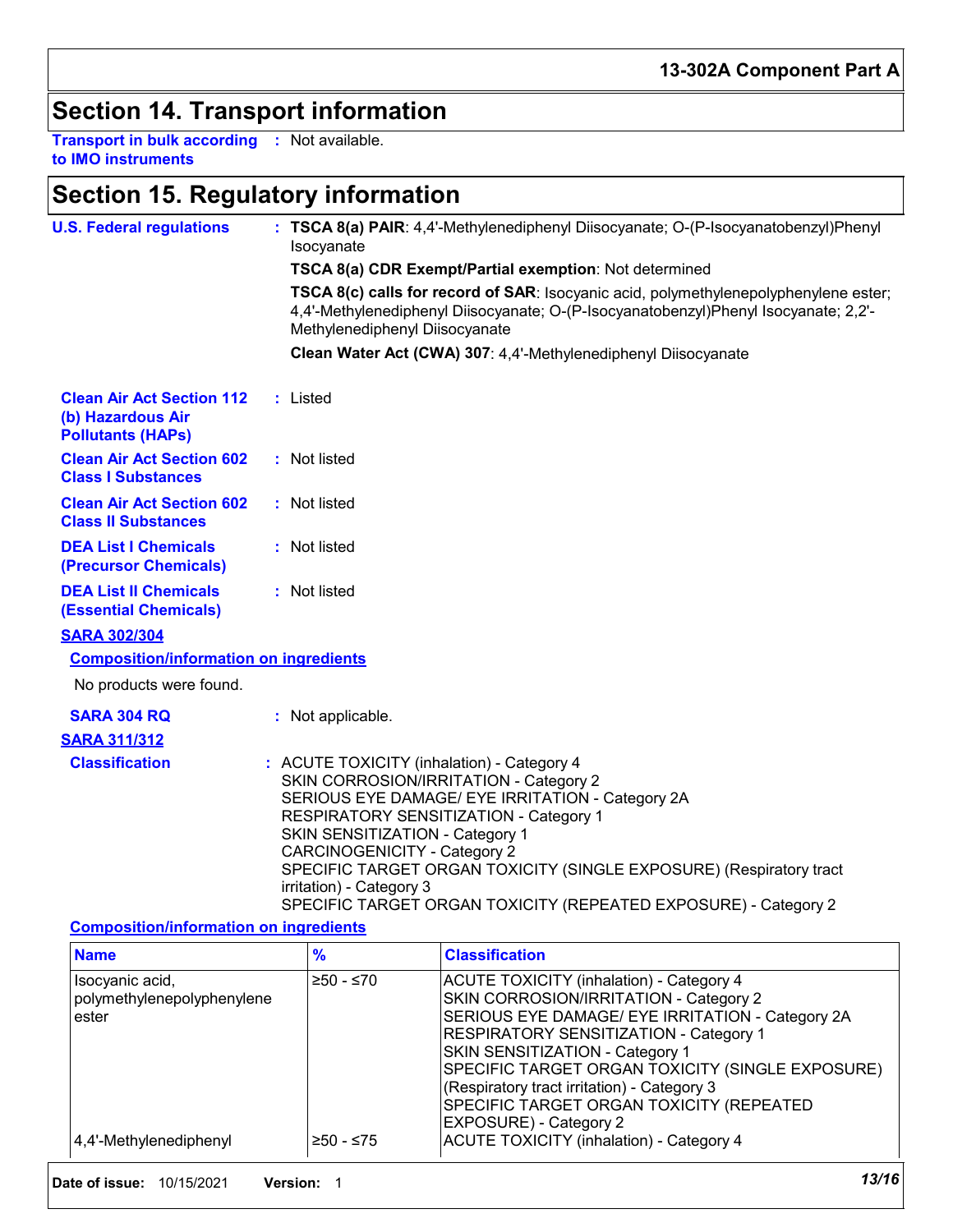## **13-302A Component Part A**

## **Section 15. Regulatory information**

| Diisocyanate                               |             | SKIN CORROSION/IRRITATION - Category 2<br>SERIOUS EYE DAMAGE/ EYE IRRITATION - Category 2A<br>RESPIRATORY SENSITIZATION - Category 1<br>SKIN SENSITIZATION - Category 1<br>SPECIFIC TARGET ORGAN TOXICITY (SINGLE EXPOSURE)<br>(Respiratory tract irritation) - Category 3<br>SPECIFIC TARGET ORGAN TOXICITY (REPEATED<br>EXPOSURE) - Category 2                                                                                           |
|--------------------------------------------|-------------|--------------------------------------------------------------------------------------------------------------------------------------------------------------------------------------------------------------------------------------------------------------------------------------------------------------------------------------------------------------------------------------------------------------------------------------------|
| O-(P-Isocyanatobenzyl)Phenyl<br>Isocyanate | $≥5 - ≤10$  | <b>ACUTE TOXICITY (inhalation) - Category 4</b><br>SKIN CORROSION/IRRITATION - Category 2<br>SERIOUS EYE DAMAGE/ EYE IRRITATION - Category 2A<br>RESPIRATORY SENSITIZATION - Category 1<br>SKIN SENSITIZATION - Category 1<br><b>CARCINOGENICITY - Category 2</b><br>SPECIFIC TARGET ORGAN TOXICITY (SINGLE EXPOSURE)<br>(Respiratory tract irritation) - Category 3<br>SPECIFIC TARGET ORGAN TOXICITY (REPEATED<br>EXPOSURE) - Category 2 |
| 2,2'-Methylenediphenyl<br>Diisocyanate     | $≥1 - ≤2.8$ | <b>ACUTE TOXICITY (inhalation) - Category 4</b><br>SKIN CORROSION/IRRITATION - Category 2<br>SERIOUS EYE DAMAGE/ EYE IRRITATION - Category 2A<br>RESPIRATORY SENSITIZATION - Category 1<br>SKIN SENSITIZATION - Category 1<br><b>CARCINOGENICITY - Category 2</b><br>SPECIFIC TARGET ORGAN TOXICITY (SINGLE EXPOSURE)<br>(Respiratory tract irritation) - Category 3<br>SPECIFIC TARGET ORGAN TOXICITY (REPEATED<br>EXPOSURE) - Category 2 |

### **SARA 313**

|                              | <b>Product name</b>                              | <b>CAS number</b> | $\frac{9}{6}$ |
|------------------------------|--------------------------------------------------|-------------------|---------------|
| <b>Form R - Reporting</b>    | Isocyanic acid, polymethylenepolyphenylene ester | 9016-87-9         | I≥50 - ≤75    |
| requirements                 | 4,4'-Methylenediphenyl Diisocyanate              | $101 - 68 - 8$    | l≥50 - ≤75    |
| <b>Supplier notification</b> | Isocyanic acid, polymethylenepolyphenylene ester | 9016-87-9         | I≥50 - ≤75    |
|                              | 4,4'-Methylenediphenyl Diisocyanate              | $101 - 68 - 8$    | I≥50 - ≤75    |

SARA 313 notifications must not be detached from the SDS and any copying and redistribution of the SDS shall include copying and redistribution of the notice attached to copies of the SDS subsequently redistributed.

### **State regulations**

| <b>Massachusetts</b>       | : The following components are listed: 4,4'-Methylenediphenyl Diisocyanate                                                                                                                                        |
|----------------------------|-------------------------------------------------------------------------------------------------------------------------------------------------------------------------------------------------------------------|
| <b>New York</b>            | : The following components are listed: 4,4'-Methylenediphenyl Diisocyanate                                                                                                                                        |
| <b>New Jersey</b>          | : The following components are listed: Isocyanic acid, polymethylenepolyphenylene ester;<br>4,4'-Methylenediphenyl Diisocyanate; O-(P-Isocyanatobenzyl)Phenyl Isocyanate; 2,2'-<br>Methylenediphenyl Diisocyanate |
| <b>Pennsylvania</b>        | : The following components are listed: 4,4'-Methylenediphenyl Diisocyanate                                                                                                                                        |
| <b>California Prop. 65</b> |                                                                                                                                                                                                                   |
|                            | This product does not require a Safe Harbor warning under California Prop. 65.                                                                                                                                    |
| <u>Canadian lists</u>      |                                                                                                                                                                                                                   |
| Conodian NDDI              | . The fellowing components are listed: locavanic soid, polymethylonopolyphonylone seter:                                                                                                                          |

| <b>Canadian NPRI</b>         | : The following components are listed: Isocyanic acid, polymethylenepolyphenylene ester;<br>4,4'-Methylenediphenyl Diisocyanate                                                                                                                         |
|------------------------------|---------------------------------------------------------------------------------------------------------------------------------------------------------------------------------------------------------------------------------------------------------|
| <b>CEPA Toxic substances</b> | : The following components are listed: Isocyanic acid, polymethylenepolyphenylene ester;<br>4.4'-Methylenediphenyl Diisocyanate; benzene, 1-isocyanato-2-[(4-isocyanatophenyl)<br>methyl-; 2,4'-MDI; benzene, 1,1'-methylenebis[2-isocyanato-; 2,2'-MDI |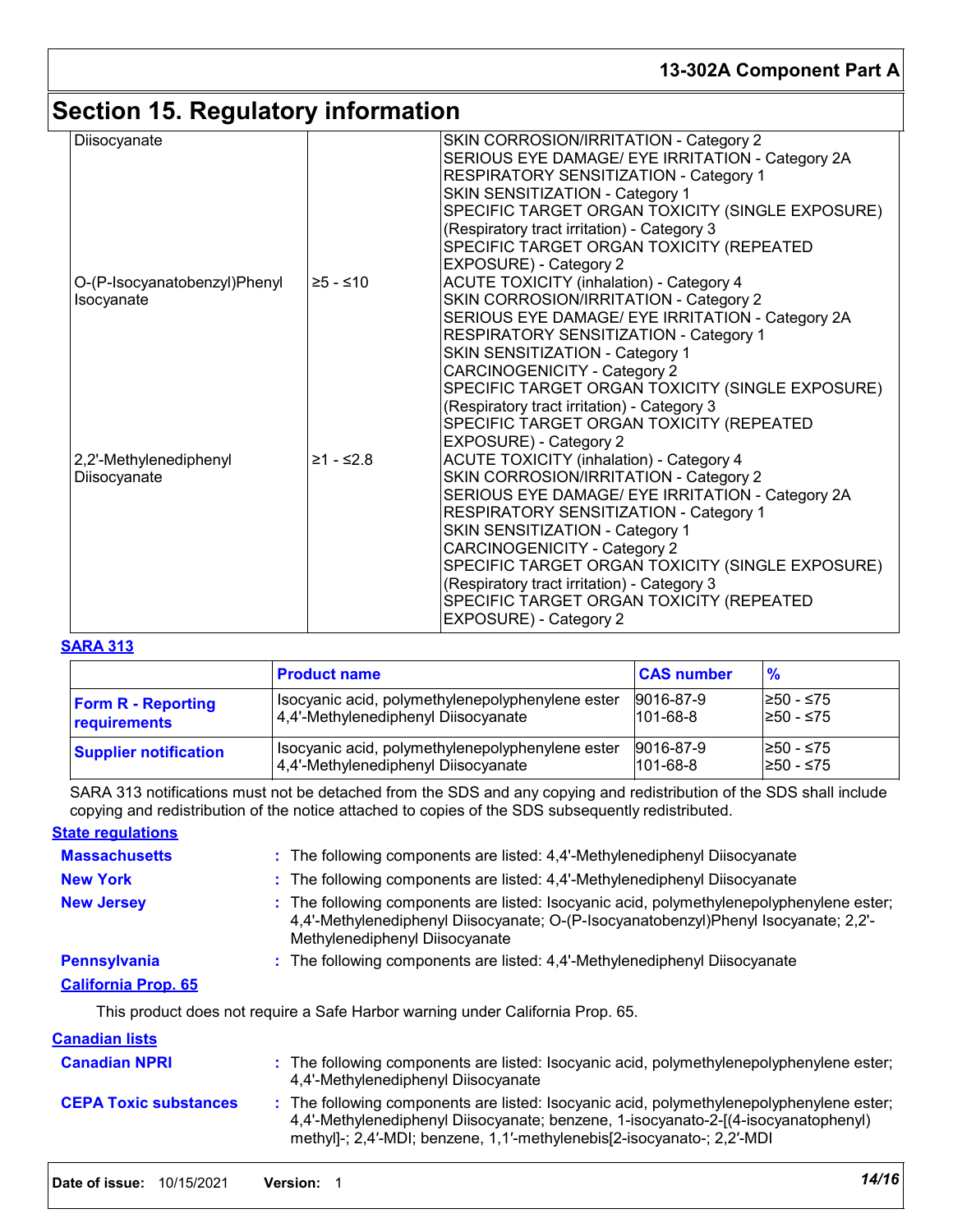## **Section 15. Regulatory information**

### **International regulations**

**Chemical Weapon Convention List Schedules I, II & III Chemicals** Not listed.

### **Montreal Protocol**

Not listed.

**Stockholm Convention on Persistent Organic Pollutants** Not listed.

**Rotterdam Convention on Prior Informed Consent (PIC)** Not listed.

**UNECE Aarhus Protocol on POPs and Heavy Metals**

Not listed.

### **Inventory list**

**Canada :** All components are listed or exempted.

**United States (TSCA 8b) :** All components are active or exempted.

## **Section 16. Other information**

**Procedure used to derive the classification**

|                                                                                                                                                                                                                                                                                                                                                                                                                                         |                      | <b>Classification</b>                                                                                                                                                                                                                                                                                                                                                                                                                                                                                                                                                                                                      |                                                                                                                                                                              |  |
|-----------------------------------------------------------------------------------------------------------------------------------------------------------------------------------------------------------------------------------------------------------------------------------------------------------------------------------------------------------------------------------------------------------------------------------------|----------------------|----------------------------------------------------------------------------------------------------------------------------------------------------------------------------------------------------------------------------------------------------------------------------------------------------------------------------------------------------------------------------------------------------------------------------------------------------------------------------------------------------------------------------------------------------------------------------------------------------------------------------|------------------------------------------------------------------------------------------------------------------------------------------------------------------------------|--|
|                                                                                                                                                                                                                                                                                                                                                                                                                                         | <b>Justification</b> |                                                                                                                                                                                                                                                                                                                                                                                                                                                                                                                                                                                                                            |                                                                                                                                                                              |  |
| <b>ACUTE TOXICITY (inhalation) - Category 4</b><br>SKIN CORROSION/IRRITATION - Category 2<br>SERIOUS EYE DAMAGE/ EYE IRRITATION - Category 2A<br>RESPIRATORY SENSITIZATION - Category 1<br>SKIN SENSITIZATION - Category 1<br><b>CARCINOGENICITY - Category 2</b><br>SPECIFIC TARGET ORGAN TOXICITY (SINGLE EXPOSURE) (Respiratory tract<br>irritation) - Category 3<br>SPECIFIC TARGET ORGAN TOXICITY (REPEATED EXPOSURE) - Category 2 |                      |                                                                                                                                                                                                                                                                                                                                                                                                                                                                                                                                                                                                                            | Calculation method<br>Calculation method<br>Calculation method<br>Calculation method<br>Calculation method<br>Calculation method<br>Calculation method<br>Calculation method |  |
| <b>History</b>                                                                                                                                                                                                                                                                                                                                                                                                                          |                      |                                                                                                                                                                                                                                                                                                                                                                                                                                                                                                                                                                                                                            |                                                                                                                                                                              |  |
| Date of issue/Date of<br>revision                                                                                                                                                                                                                                                                                                                                                                                                       |                      | : 10/15/2021                                                                                                                                                                                                                                                                                                                                                                                                                                                                                                                                                                                                               |                                                                                                                                                                              |  |
| Date of previous issue                                                                                                                                                                                                                                                                                                                                                                                                                  |                      | : Not applicable                                                                                                                                                                                                                                                                                                                                                                                                                                                                                                                                                                                                           |                                                                                                                                                                              |  |
| <b>Version</b>                                                                                                                                                                                                                                                                                                                                                                                                                          |                      | $\mathbf 1$                                                                                                                                                                                                                                                                                                                                                                                                                                                                                                                                                                                                                |                                                                                                                                                                              |  |
| <b>Internal code</b>                                                                                                                                                                                                                                                                                                                                                                                                                    |                      | $: 119 - 036$                                                                                                                                                                                                                                                                                                                                                                                                                                                                                                                                                                                                              |                                                                                                                                                                              |  |
| <b>Prepared by</b>                                                                                                                                                                                                                                                                                                                                                                                                                      |                      | <b>KMK Regulatory Services Inc.</b>                                                                                                                                                                                                                                                                                                                                                                                                                                                                                                                                                                                        |                                                                                                                                                                              |  |
| <b>Key to abbreviations</b>                                                                                                                                                                                                                                                                                                                                                                                                             |                      | $:$ ATE = Acute Toxicity Estimate<br><b>BCF = Bioconcentration Factor</b><br>GHS = Globally Harmonized System of Classification and Labelling of Chemicals<br>IATA = International Air Transport Association<br><b>IBC</b> = Intermediate Bulk Container<br><b>IMDG = International Maritime Dangerous Goods</b><br>LogPow = logarithm of the octanol/water partition coefficient<br>MARPOL = International Convention for the Prevention of Pollution From Ships, 1973<br>as modified by the Protocol of 1978. ("Marpol" = marine pollution)<br>$N/A = Not available$<br>SGG = Segregation Group<br>$UN = United Nations$ |                                                                                                                                                                              |  |